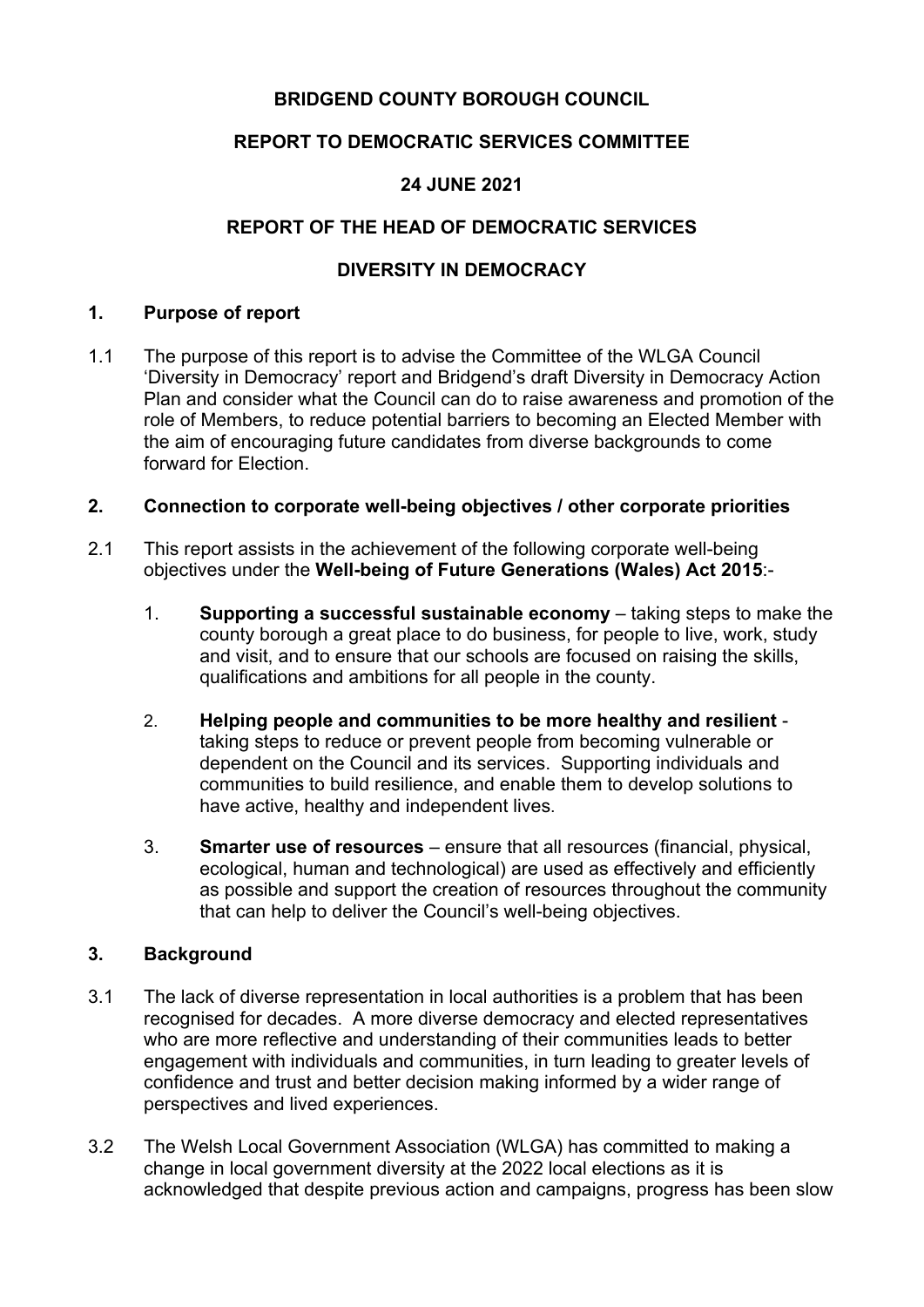and it is recognised that there remains a lack of diversity in councils. Data shows that in Wales' local authorities:

• 28% of councillors and 29% of Cabinet members are women

• Councillors are proportionately older than the general adult population (47% of councillors were aged 60 years or older) and a higher proportion of councillors were retired (31%)

• Only about 1.8% of councillors are Black, Asian and Minority Ethnic (BAME) compared to 4.7% for the Welsh population and few hold senior positions • 11% of councillors stated that they had a disability, and there remain a range of challenges for disabled people participating in the democratic process.

- 3.3 The evidence base, barriers and challenges to attracting more diverse councillors were referenced in the WLGA's submission to the Senedd's Equality, Local Government and Communities Committee Inquiry into diversity in local government in September 2018. The barriers and challenges can broadly be summarised as:
	- Time-commitment and meeting times
	- Political and organisational culture
	- Childcare and other caring responsibilities
	- Public criticism and online abuse
	- Remuneration and impact on employment and
	- Lack of diverse role models and incumbency.
- 3.4 Much work has been undertaken in the last decade in Wales to measure and improve the diversity of councils. There is a national communications campaign to encourage people from underrepresented groups to vote, engage with local democracy and stand for office. New mentoring programmes are also being delivered with the Womens' Equality Network Wales and Ethnic Minorities and Youth Support Team Wales. Stonewall Cymru and Disability Wales are also soon to be offering mentoring programmes. The Welsh Government and Senedd Commission are also working with Councils, schools and youth councils and developing resources to encourage 16 and 17 year olds to get involved and vote. The WLGA has a new "Be a Councillor website" and, is part of the Pan UK civility in public life campaign and are working with councils to continue to improve the range of support and development provided to members.

## **4. Current situation/proposal**

- 4.1 The WLGA has committed to making a step change in local government diversity at the 2022 local elections. At a Special Meeting on 5<sup>th</sup> March the WLGA Council endorsed its 'Diversity in Democracy report' (attached as **Appendix 1**). The report was the culmination of the work of a cross-party working group and builds on the action plans and ambitions of both councils and partners. WLGA will take forward several actions nationally, as outlined within the report including:
	- The launch of the "Be a Councillor" website (already in place);
	- Representations made to political parties to take action and make progress;
	- Representation to Welsh Government and the Independent Remuneration Panel for Wales that councillors should be entitled to 'resettlement grants' should they lose their seat at an election.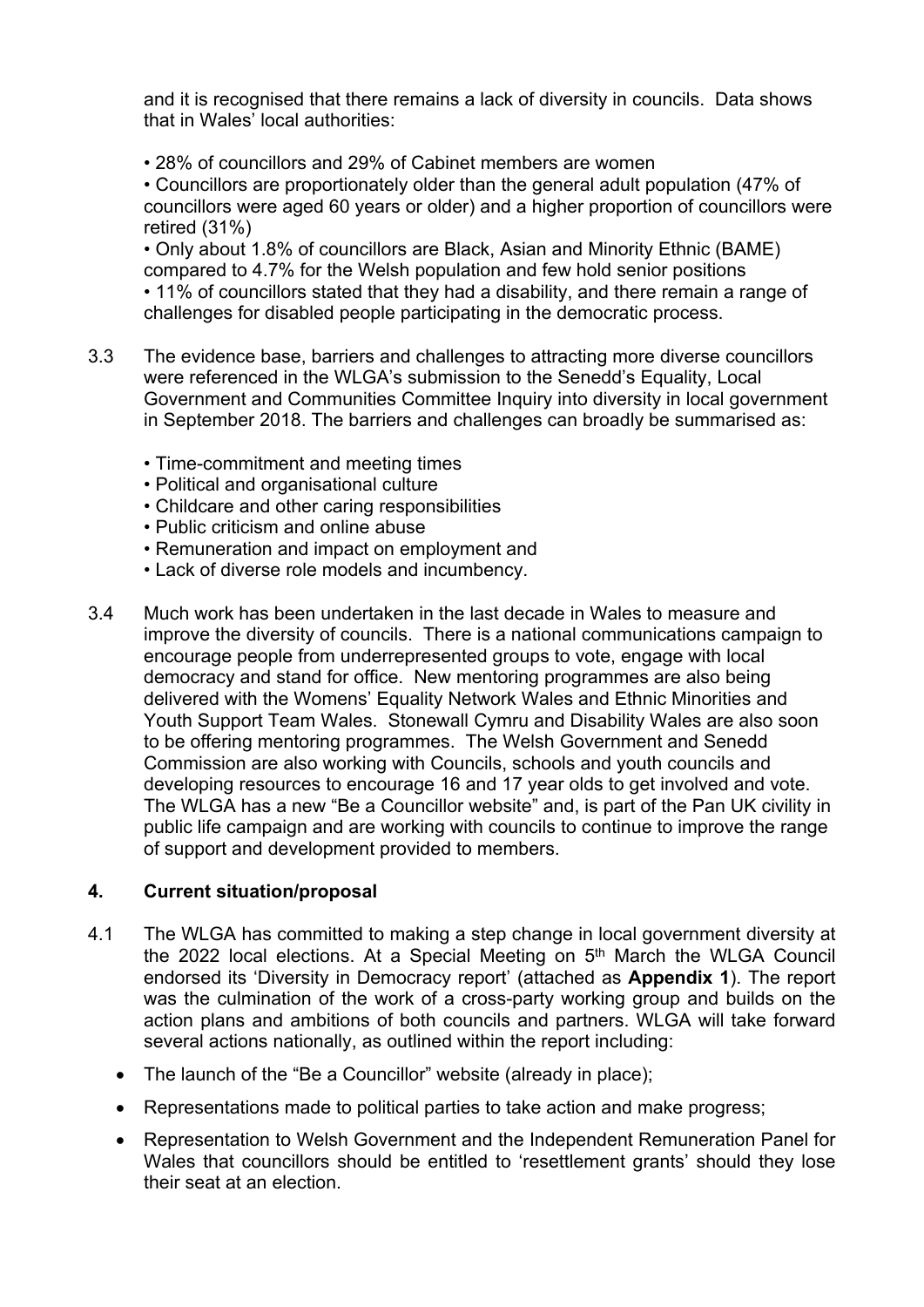- 4.2 At its meeting, and through its report, the WLGA Council recognised the diversity work already underway locally but called for concerted and ambitious local action. Through its report and resulting actions it asks councils to prioritise action locally, promoting the take-up of members' allowances and progressing 'Diverse Council' declarations by the summer. The WLGA Council unanimously agreed that all councils should commit to a declaration by July 2021 on becoming 'Diverse Councils' in 2022, to provide a clear, public commitment to improving diversity.
- 4.3 The WLGA Council discussed the merits of positive action and there was support for the use of voluntary quotas in local elections; this is a matter for local groups and parties but where such voluntary approaches have been adopted in the past, there has been significant progress in terms of gender balance. The WLGA Council also unanimously agreed that councils should set targets to be representative of the communities they serve at the next elections.
- 4.4 Councils' local diversity work will be supported by a national awareness raising, publicity and support through the WLGA and Welsh Government. WLGA officials will be meeting with Heads of Democratic Services to share ideas and approaches to develop local declarations and action plans.
- 4.5 As part of the commitment from Bridgend County Borough Council (BCBC) to support the Diversity in Democracy agenda, all members were asked to complete a diversity and inclusion survey during May 2021. The headline figures are outlined below:
	- *73% of respondents stated their motivation to stand as a local councillor was to serve the community*
	- *56% of respondents stated they do intend to stand for re-election at the end of their term*
	- *70% of respondents either strongly agreed (26%) or agreed (44%) that Bridgend County Borough Council is committed to ensuring all members, officers and residents are treated with equal dignity and respect*
	- *76% of respondents either strongly agreed (14%) or agreed (62%) that the council is an inclusive place to work for officers and members*
	- *76% of respondents either strongly agreed (33%) or agreed (43%) that people from different backgrounds are readily accepted and made to feel welcome in the council*
	- *58% of respondents either strongly agreed (24%) or agreed (34%) that people at all levels within the council are respected, regardless of their role*
	- *70% of respondents either strongly agreed (18%) or agreed (52%) that there is real commitment within the council to improve performance on equality and diversity*
	- *91% of respondents either strongly agreed (36%) or agreed (55%) that they are comfortable talking about their background and cultural experiences with their colleagues*
	- *76% of respondents either strongly agreed (30%) or agreed (46%) that they are confident appropriate actions would be taken to tackle diversity and inclusion incidents*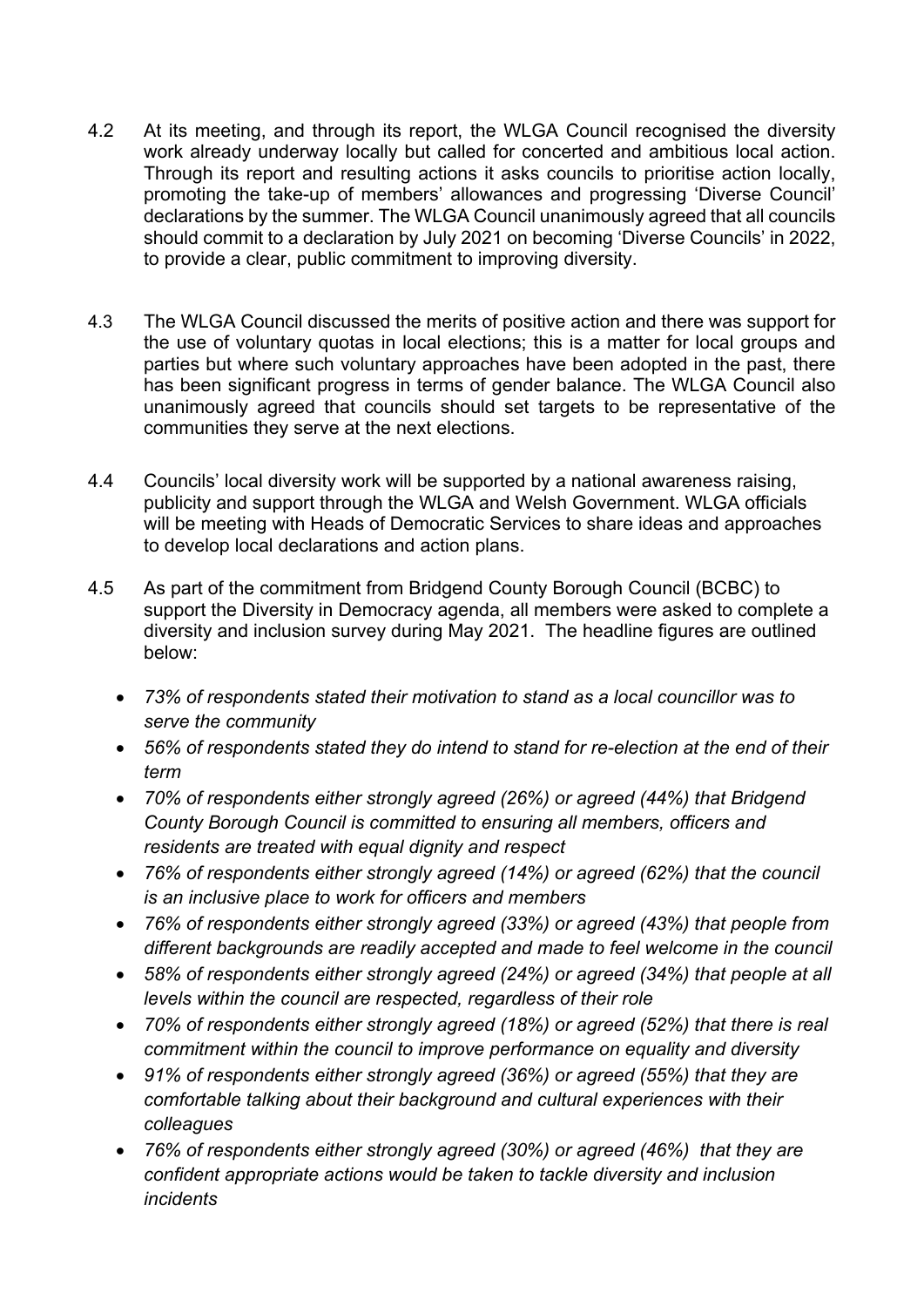- *73% of respondents either strongly agreed (30%) or agreed (43%) that they know where to register complaints regarding discrimination and harassment*
- *85% of respondents either strongly agreed (30%) or agreed (55%) that the council has policies that discourage harassment and discrimination*
- *73% of respondents either strongly agreed (26%) or agreed (47%) that the council has done a good job providing training programs that promote diversity and inclusion*
- *35% of respondents were aged 65-74, 23% of respondents were aged 55-64 and 18% of respondents were aged 25-34*
- *82% of respondents stated they do not consider themselves to be disabled.*
- *53% of respondents stated their nationality as Welsh and 38% stated their nationality as British*
- *94% of respondents stated their ethnic group as white*
- *47% of respondents stated their religion was Christian, 41% chose no religion*
- *71% of respondents stated their sex as male and 29% stated their sex as female*
- *100% of respondents stated that the gender they identify with is the same as their sex registered at birth*
- *85% of respondents stated their sexual orientation was heterosexual/ straight.*
- *56% of respondents stated their marital status as married*
- *70% of respondents stated that they did not have caring responsibilities*
- *83% of respondents stated that they did not have children living in their household*
- *30% of respondents described their employment status as full time employed and 27% stated retired*
- *94% of respondents stated that neither they nor a member of their household were either serving in the armed forces or an armed forces service leaver (veteran)*
- *56% of respondents stated they could not speak Welsh at all, 66% of respondents stated they could not read Welsh at all, and 81% of respondents stated they could not write Welsh at all*
- *74% of respondents stated they are not able to speak other languages*

The survey results will support the work to make the Council more diverse, provide a better understanding of the support people may need and help to support equality and fairness.

- 4.6 It is important that BCBC is committed to increasing diversity, which includes tackling the barriers which prevent an individual's active participation in local democracy. Work on a Diversity Declaration, bespoke to the Council will be taken forward and presented to the July Council meeting, to meet the required timescales set by the WLGA.
- 4.7 Attached as **Appendix 2** is a draft Diversity in Democracy Action Plan which will be updated accordingly ahead of the 2022 local elections. The Plan has been drafted to illustrate Welsh Government's overall objectives and a combination of Welsh Government derived actions for local authorities to drive forward and also proposed actions that are bespoke to the Council.

## **5. Effect upon policy framework and procedure rules**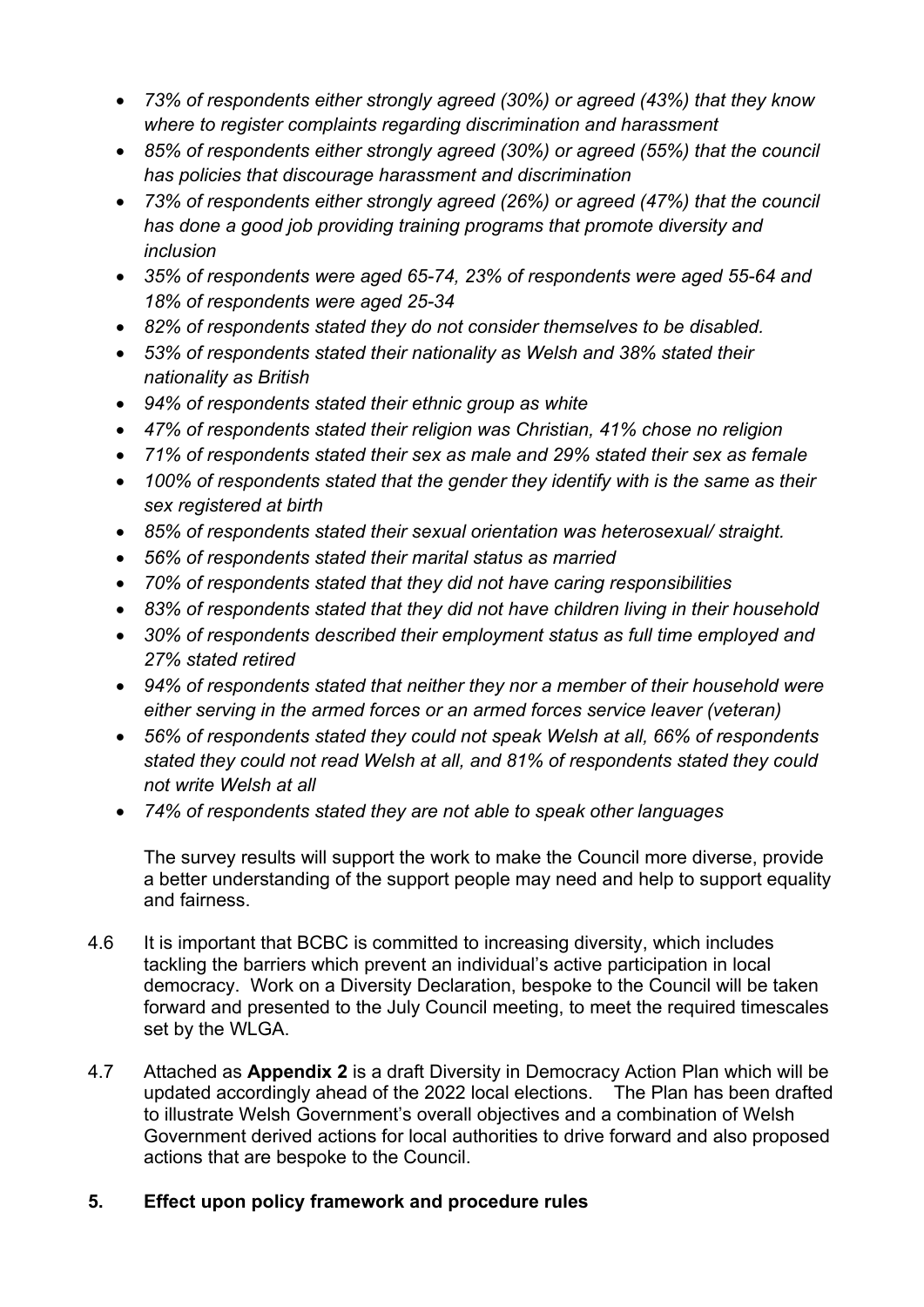5.1 There will be no effect on the policy framework and procedure rules.

#### **6. Equality Act 2010 implications**

- 6.1 The work of BCBC and the WLGA looks to improve the equality and diversity across the County Borough and within the local democracy setting. The more representative of society and diverse Elected Members are the better understanding they will have of the needs of the local community and therefore are better equipped at carrying out their duties and responsibilities.
- 6.2 The protected characteristics identified within the Equality Act 2010, Socioeconomic Duty and the impact on the use of the Welsh language have been considered in the preparation of this report. As a public body in Wales, the Council must consider the impact of strategic decisions, such as the development or the review of policies, strategies, services and functions. It is considered that there will be no significant or unacceptable equality impacts as a result of this report.

#### **7. Well-being of Future Generations (Wales) Act 2015 implications**

7.1 The well-being goals identified in the Act were considered in the preparation of this report. It is considered that there is no significant or unacceptable impact upon the achievement of well-being goals/objectives as a result of this report. Ensuring that there are greater opportunities for a more diverse democracy across BCBC links to the goals of a more equal Wales and a Wales of cohesive communities.

#### **8.1 Financial implications**

8.1 The awareness raising opportunities referenced within the local action plan can be delivered through platforms already available to the Council. In respect of 'resettlement grants' proposed by the WLGA there may be financial implications, but details are unknown at present.

#### **9. Recommendation**

9.1 The Committee is recommended to consider the proposed actions outlined in the WLGA Special Report and the BCBC draft Action Plan and consider what the Council can do to raise awareness and promotion of the role of Members, to reduce potential barriers to becoming an Elected Member with the aim of encouraging future candidates from diverse backgrounds to come forward for Election.

#### **L Griffiths Group Manager – Legal and Democratic Services**

| <b>Contact Officer:</b> | L Griffiths<br>Group Manager - Legal and Democratic Services |
|-------------------------|--------------------------------------------------------------|
| Telephone:              | (01656) 643145                                               |
| E-mail:                 | laura.griffiths@bridgend.gov.uk                              |